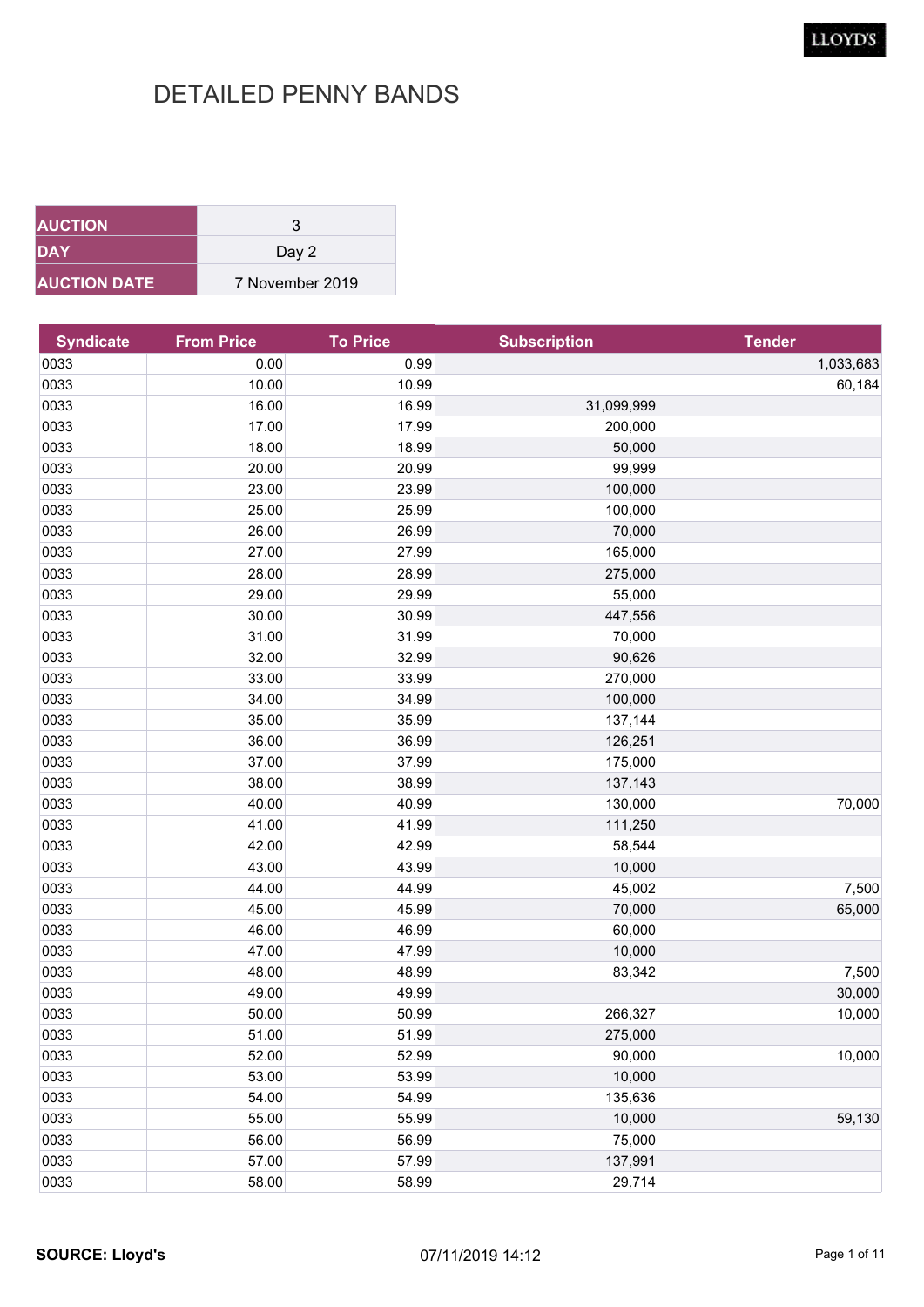| 59.00<br>0033<br>59.99<br>152,000<br>0033<br>60.00<br>60.99<br>215,361<br>61.00<br>0033<br>61.99<br>20,000<br>0033<br>62.00<br>62.99<br>343,400<br>0033<br>63.00<br>63.99<br>445,059<br>64.00<br>0033<br>64.99<br>309,325<br>65.00<br>0033<br>65.99<br>3,000<br>0033<br>66.00<br>66.99<br>17,000<br>0033<br>67.00<br>67.99<br>3,000<br>0033<br>68.00<br>68.99<br>3,000<br>36,887,669<br><b>Syndicate Sub Total</b><br>0218<br>0.00<br>6,700,443<br>0.99<br>1.00<br>0218<br>1.99<br>107,105<br>10.00<br>0218<br>10.99<br>6,700,443<br>24,293,428<br><b>Syndicate Sub Total</b><br>0.00<br>481,353<br>0318<br>0.99<br>348,215<br>481,353<br>348,215<br><b>Syndicate Sub Total</b><br>0386<br>0.00<br>100,267<br>0.99<br>7.00<br>0386<br>7.99<br>60,000<br>15.00<br>0386<br>15.99<br>50,000<br>0386<br>20.00<br>20.99<br>299,999<br>21.00<br>0386<br>21.99<br>100,000<br>0386<br>22.00<br>22.99<br>100,000<br>0386<br>23.00<br>75,000<br>23.99<br>0386<br>24.00<br>24.99<br>100,000<br>0386<br>25.00<br>25.99<br>50,000<br>0386<br>26.00<br>26.99<br>25,000<br>0386<br>27.00<br>27.99<br>75,000<br>0386<br>28.00<br>28.99<br>25,000<br>29.00<br>0386<br>29.99<br>75,000<br>0386<br>30.00<br>30.99<br>125,000<br>31.00<br>0386<br>31.99<br>70,000<br>0386<br>32.00<br>32.99<br>70,000<br>33.00<br>0386<br>33.99<br>20,000<br>34.00<br>0386<br>34.99<br>20,000<br>35.00<br>0386<br>35.99<br>20,000<br>0386<br>36.00<br>175,000<br>36.99<br>37.00<br>0386<br>37.99<br>35,000<br>38.00<br>0386<br>38.99<br>20,000<br>0386<br>39.00<br>39.99<br>35,000<br>40.00<br>0386<br>40.99<br>70,000<br>41.00<br>0386<br>41.99<br>260,000<br>42.00<br>0386<br>42.99<br>130,000<br>0386<br>43.00<br>43.99<br>20,000<br>0386<br>44.00<br>44.99<br>20,000<br>45.00<br>0386<br>45.99<br>15,000<br>50.00<br>0386<br>50.99<br>116,623<br>0386<br>52.00<br>52.99<br>70,000<br>53.00<br>0386<br>53.99<br>5,000 | <b>Syndicate</b> | <b>From Price</b> | <b>To Price</b> | <b>Subscription</b> | <b>Tender</b> |
|--------------------------------------------------------------------------------------------------------------------------------------------------------------------------------------------------------------------------------------------------------------------------------------------------------------------------------------------------------------------------------------------------------------------------------------------------------------------------------------------------------------------------------------------------------------------------------------------------------------------------------------------------------------------------------------------------------------------------------------------------------------------------------------------------------------------------------------------------------------------------------------------------------------------------------------------------------------------------------------------------------------------------------------------------------------------------------------------------------------------------------------------------------------------------------------------------------------------------------------------------------------------------------------------------------------------------------------------------------------------------------------------------------------------------------------------------------------------------------------------------------------------------------------------------------------------------------------------------------------------------------------------------------------------------------------------------------------------------------------------------------------------------------------------------------------------------------------------------------------------------------------|------------------|-------------------|-----------------|---------------------|---------------|
|                                                                                                                                                                                                                                                                                                                                                                                                                                                                                                                                                                                                                                                                                                                                                                                                                                                                                                                                                                                                                                                                                                                                                                                                                                                                                                                                                                                                                                                                                                                                                                                                                                                                                                                                                                                                                                                                                      |                  |                   |                 |                     |               |
|                                                                                                                                                                                                                                                                                                                                                                                                                                                                                                                                                                                                                                                                                                                                                                                                                                                                                                                                                                                                                                                                                                                                                                                                                                                                                                                                                                                                                                                                                                                                                                                                                                                                                                                                                                                                                                                                                      |                  |                   |                 |                     |               |
|                                                                                                                                                                                                                                                                                                                                                                                                                                                                                                                                                                                                                                                                                                                                                                                                                                                                                                                                                                                                                                                                                                                                                                                                                                                                                                                                                                                                                                                                                                                                                                                                                                                                                                                                                                                                                                                                                      |                  |                   |                 |                     |               |
|                                                                                                                                                                                                                                                                                                                                                                                                                                                                                                                                                                                                                                                                                                                                                                                                                                                                                                                                                                                                                                                                                                                                                                                                                                                                                                                                                                                                                                                                                                                                                                                                                                                                                                                                                                                                                                                                                      |                  |                   |                 |                     |               |
|                                                                                                                                                                                                                                                                                                                                                                                                                                                                                                                                                                                                                                                                                                                                                                                                                                                                                                                                                                                                                                                                                                                                                                                                                                                                                                                                                                                                                                                                                                                                                                                                                                                                                                                                                                                                                                                                                      |                  |                   |                 |                     |               |
|                                                                                                                                                                                                                                                                                                                                                                                                                                                                                                                                                                                                                                                                                                                                                                                                                                                                                                                                                                                                                                                                                                                                                                                                                                                                                                                                                                                                                                                                                                                                                                                                                                                                                                                                                                                                                                                                                      |                  |                   |                 |                     |               |
|                                                                                                                                                                                                                                                                                                                                                                                                                                                                                                                                                                                                                                                                                                                                                                                                                                                                                                                                                                                                                                                                                                                                                                                                                                                                                                                                                                                                                                                                                                                                                                                                                                                                                                                                                                                                                                                                                      |                  |                   |                 |                     |               |
|                                                                                                                                                                                                                                                                                                                                                                                                                                                                                                                                                                                                                                                                                                                                                                                                                                                                                                                                                                                                                                                                                                                                                                                                                                                                                                                                                                                                                                                                                                                                                                                                                                                                                                                                                                                                                                                                                      |                  |                   |                 |                     |               |
|                                                                                                                                                                                                                                                                                                                                                                                                                                                                                                                                                                                                                                                                                                                                                                                                                                                                                                                                                                                                                                                                                                                                                                                                                                                                                                                                                                                                                                                                                                                                                                                                                                                                                                                                                                                                                                                                                      |                  |                   |                 |                     |               |
|                                                                                                                                                                                                                                                                                                                                                                                                                                                                                                                                                                                                                                                                                                                                                                                                                                                                                                                                                                                                                                                                                                                                                                                                                                                                                                                                                                                                                                                                                                                                                                                                                                                                                                                                                                                                                                                                                      |                  |                   |                 |                     |               |
|                                                                                                                                                                                                                                                                                                                                                                                                                                                                                                                                                                                                                                                                                                                                                                                                                                                                                                                                                                                                                                                                                                                                                                                                                                                                                                                                                                                                                                                                                                                                                                                                                                                                                                                                                                                                                                                                                      |                  |                   |                 |                     | 1,352,997     |
|                                                                                                                                                                                                                                                                                                                                                                                                                                                                                                                                                                                                                                                                                                                                                                                                                                                                                                                                                                                                                                                                                                                                                                                                                                                                                                                                                                                                                                                                                                                                                                                                                                                                                                                                                                                                                                                                                      |                  |                   |                 |                     | 24,136,323    |
|                                                                                                                                                                                                                                                                                                                                                                                                                                                                                                                                                                                                                                                                                                                                                                                                                                                                                                                                                                                                                                                                                                                                                                                                                                                                                                                                                                                                                                                                                                                                                                                                                                                                                                                                                                                                                                                                                      |                  |                   |                 |                     |               |
|                                                                                                                                                                                                                                                                                                                                                                                                                                                                                                                                                                                                                                                                                                                                                                                                                                                                                                                                                                                                                                                                                                                                                                                                                                                                                                                                                                                                                                                                                                                                                                                                                                                                                                                                                                                                                                                                                      |                  |                   |                 |                     | 50,000        |
|                                                                                                                                                                                                                                                                                                                                                                                                                                                                                                                                                                                                                                                                                                                                                                                                                                                                                                                                                                                                                                                                                                                                                                                                                                                                                                                                                                                                                                                                                                                                                                                                                                                                                                                                                                                                                                                                                      |                  |                   |                 |                     |               |
|                                                                                                                                                                                                                                                                                                                                                                                                                                                                                                                                                                                                                                                                                                                                                                                                                                                                                                                                                                                                                                                                                                                                                                                                                                                                                                                                                                                                                                                                                                                                                                                                                                                                                                                                                                                                                                                                                      |                  |                   |                 |                     |               |
|                                                                                                                                                                                                                                                                                                                                                                                                                                                                                                                                                                                                                                                                                                                                                                                                                                                                                                                                                                                                                                                                                                                                                                                                                                                                                                                                                                                                                                                                                                                                                                                                                                                                                                                                                                                                                                                                                      |                  |                   |                 |                     |               |
|                                                                                                                                                                                                                                                                                                                                                                                                                                                                                                                                                                                                                                                                                                                                                                                                                                                                                                                                                                                                                                                                                                                                                                                                                                                                                                                                                                                                                                                                                                                                                                                                                                                                                                                                                                                                                                                                                      |                  |                   |                 |                     |               |
|                                                                                                                                                                                                                                                                                                                                                                                                                                                                                                                                                                                                                                                                                                                                                                                                                                                                                                                                                                                                                                                                                                                                                                                                                                                                                                                                                                                                                                                                                                                                                                                                                                                                                                                                                                                                                                                                                      |                  |                   |                 |                     |               |
|                                                                                                                                                                                                                                                                                                                                                                                                                                                                                                                                                                                                                                                                                                                                                                                                                                                                                                                                                                                                                                                                                                                                                                                                                                                                                                                                                                                                                                                                                                                                                                                                                                                                                                                                                                                                                                                                                      |                  |                   |                 |                     |               |
|                                                                                                                                                                                                                                                                                                                                                                                                                                                                                                                                                                                                                                                                                                                                                                                                                                                                                                                                                                                                                                                                                                                                                                                                                                                                                                                                                                                                                                                                                                                                                                                                                                                                                                                                                                                                                                                                                      |                  |                   |                 |                     |               |
|                                                                                                                                                                                                                                                                                                                                                                                                                                                                                                                                                                                                                                                                                                                                                                                                                                                                                                                                                                                                                                                                                                                                                                                                                                                                                                                                                                                                                                                                                                                                                                                                                                                                                                                                                                                                                                                                                      |                  |                   |                 |                     |               |
|                                                                                                                                                                                                                                                                                                                                                                                                                                                                                                                                                                                                                                                                                                                                                                                                                                                                                                                                                                                                                                                                                                                                                                                                                                                                                                                                                                                                                                                                                                                                                                                                                                                                                                                                                                                                                                                                                      |                  |                   |                 |                     |               |
|                                                                                                                                                                                                                                                                                                                                                                                                                                                                                                                                                                                                                                                                                                                                                                                                                                                                                                                                                                                                                                                                                                                                                                                                                                                                                                                                                                                                                                                                                                                                                                                                                                                                                                                                                                                                                                                                                      |                  |                   |                 |                     |               |
|                                                                                                                                                                                                                                                                                                                                                                                                                                                                                                                                                                                                                                                                                                                                                                                                                                                                                                                                                                                                                                                                                                                                                                                                                                                                                                                                                                                                                                                                                                                                                                                                                                                                                                                                                                                                                                                                                      |                  |                   |                 |                     |               |
|                                                                                                                                                                                                                                                                                                                                                                                                                                                                                                                                                                                                                                                                                                                                                                                                                                                                                                                                                                                                                                                                                                                                                                                                                                                                                                                                                                                                                                                                                                                                                                                                                                                                                                                                                                                                                                                                                      |                  |                   |                 |                     |               |
|                                                                                                                                                                                                                                                                                                                                                                                                                                                                                                                                                                                                                                                                                                                                                                                                                                                                                                                                                                                                                                                                                                                                                                                                                                                                                                                                                                                                                                                                                                                                                                                                                                                                                                                                                                                                                                                                                      |                  |                   |                 |                     |               |
|                                                                                                                                                                                                                                                                                                                                                                                                                                                                                                                                                                                                                                                                                                                                                                                                                                                                                                                                                                                                                                                                                                                                                                                                                                                                                                                                                                                                                                                                                                                                                                                                                                                                                                                                                                                                                                                                                      |                  |                   |                 |                     |               |
|                                                                                                                                                                                                                                                                                                                                                                                                                                                                                                                                                                                                                                                                                                                                                                                                                                                                                                                                                                                                                                                                                                                                                                                                                                                                                                                                                                                                                                                                                                                                                                                                                                                                                                                                                                                                                                                                                      |                  |                   |                 |                     |               |
|                                                                                                                                                                                                                                                                                                                                                                                                                                                                                                                                                                                                                                                                                                                                                                                                                                                                                                                                                                                                                                                                                                                                                                                                                                                                                                                                                                                                                                                                                                                                                                                                                                                                                                                                                                                                                                                                                      |                  |                   |                 |                     |               |
|                                                                                                                                                                                                                                                                                                                                                                                                                                                                                                                                                                                                                                                                                                                                                                                                                                                                                                                                                                                                                                                                                                                                                                                                                                                                                                                                                                                                                                                                                                                                                                                                                                                                                                                                                                                                                                                                                      |                  |                   |                 |                     |               |
|                                                                                                                                                                                                                                                                                                                                                                                                                                                                                                                                                                                                                                                                                                                                                                                                                                                                                                                                                                                                                                                                                                                                                                                                                                                                                                                                                                                                                                                                                                                                                                                                                                                                                                                                                                                                                                                                                      |                  |                   |                 |                     |               |
|                                                                                                                                                                                                                                                                                                                                                                                                                                                                                                                                                                                                                                                                                                                                                                                                                                                                                                                                                                                                                                                                                                                                                                                                                                                                                                                                                                                                                                                                                                                                                                                                                                                                                                                                                                                                                                                                                      |                  |                   |                 |                     |               |
|                                                                                                                                                                                                                                                                                                                                                                                                                                                                                                                                                                                                                                                                                                                                                                                                                                                                                                                                                                                                                                                                                                                                                                                                                                                                                                                                                                                                                                                                                                                                                                                                                                                                                                                                                                                                                                                                                      |                  |                   |                 |                     |               |
|                                                                                                                                                                                                                                                                                                                                                                                                                                                                                                                                                                                                                                                                                                                                                                                                                                                                                                                                                                                                                                                                                                                                                                                                                                                                                                                                                                                                                                                                                                                                                                                                                                                                                                                                                                                                                                                                                      |                  |                   |                 |                     |               |
|                                                                                                                                                                                                                                                                                                                                                                                                                                                                                                                                                                                                                                                                                                                                                                                                                                                                                                                                                                                                                                                                                                                                                                                                                                                                                                                                                                                                                                                                                                                                                                                                                                                                                                                                                                                                                                                                                      |                  |                   |                 |                     |               |
|                                                                                                                                                                                                                                                                                                                                                                                                                                                                                                                                                                                                                                                                                                                                                                                                                                                                                                                                                                                                                                                                                                                                                                                                                                                                                                                                                                                                                                                                                                                                                                                                                                                                                                                                                                                                                                                                                      |                  |                   |                 |                     |               |
|                                                                                                                                                                                                                                                                                                                                                                                                                                                                                                                                                                                                                                                                                                                                                                                                                                                                                                                                                                                                                                                                                                                                                                                                                                                                                                                                                                                                                                                                                                                                                                                                                                                                                                                                                                                                                                                                                      |                  |                   |                 |                     |               |
|                                                                                                                                                                                                                                                                                                                                                                                                                                                                                                                                                                                                                                                                                                                                                                                                                                                                                                                                                                                                                                                                                                                                                                                                                                                                                                                                                                                                                                                                                                                                                                                                                                                                                                                                                                                                                                                                                      |                  |                   |                 |                     |               |
|                                                                                                                                                                                                                                                                                                                                                                                                                                                                                                                                                                                                                                                                                                                                                                                                                                                                                                                                                                                                                                                                                                                                                                                                                                                                                                                                                                                                                                                                                                                                                                                                                                                                                                                                                                                                                                                                                      |                  |                   |                 |                     |               |
|                                                                                                                                                                                                                                                                                                                                                                                                                                                                                                                                                                                                                                                                                                                                                                                                                                                                                                                                                                                                                                                                                                                                                                                                                                                                                                                                                                                                                                                                                                                                                                                                                                                                                                                                                                                                                                                                                      |                  |                   |                 |                     |               |
|                                                                                                                                                                                                                                                                                                                                                                                                                                                                                                                                                                                                                                                                                                                                                                                                                                                                                                                                                                                                                                                                                                                                                                                                                                                                                                                                                                                                                                                                                                                                                                                                                                                                                                                                                                                                                                                                                      |                  |                   |                 |                     |               |
|                                                                                                                                                                                                                                                                                                                                                                                                                                                                                                                                                                                                                                                                                                                                                                                                                                                                                                                                                                                                                                                                                                                                                                                                                                                                                                                                                                                                                                                                                                                                                                                                                                                                                                                                                                                                                                                                                      |                  |                   |                 |                     |               |
|                                                                                                                                                                                                                                                                                                                                                                                                                                                                                                                                                                                                                                                                                                                                                                                                                                                                                                                                                                                                                                                                                                                                                                                                                                                                                                                                                                                                                                                                                                                                                                                                                                                                                                                                                                                                                                                                                      |                  |                   |                 |                     |               |
|                                                                                                                                                                                                                                                                                                                                                                                                                                                                                                                                                                                                                                                                                                                                                                                                                                                                                                                                                                                                                                                                                                                                                                                                                                                                                                                                                                                                                                                                                                                                                                                                                                                                                                                                                                                                                                                                                      |                  |                   |                 |                     |               |
|                                                                                                                                                                                                                                                                                                                                                                                                                                                                                                                                                                                                                                                                                                                                                                                                                                                                                                                                                                                                                                                                                                                                                                                                                                                                                                                                                                                                                                                                                                                                                                                                                                                                                                                                                                                                                                                                                      |                  |                   |                 |                     |               |
|                                                                                                                                                                                                                                                                                                                                                                                                                                                                                                                                                                                                                                                                                                                                                                                                                                                                                                                                                                                                                                                                                                                                                                                                                                                                                                                                                                                                                                                                                                                                                                                                                                                                                                                                                                                                                                                                                      |                  |                   |                 |                     |               |
|                                                                                                                                                                                                                                                                                                                                                                                                                                                                                                                                                                                                                                                                                                                                                                                                                                                                                                                                                                                                                                                                                                                                                                                                                                                                                                                                                                                                                                                                                                                                                                                                                                                                                                                                                                                                                                                                                      |                  |                   |                 |                     |               |
|                                                                                                                                                                                                                                                                                                                                                                                                                                                                                                                                                                                                                                                                                                                                                                                                                                                                                                                                                                                                                                                                                                                                                                                                                                                                                                                                                                                                                                                                                                                                                                                                                                                                                                                                                                                                                                                                                      |                  |                   |                 |                     |               |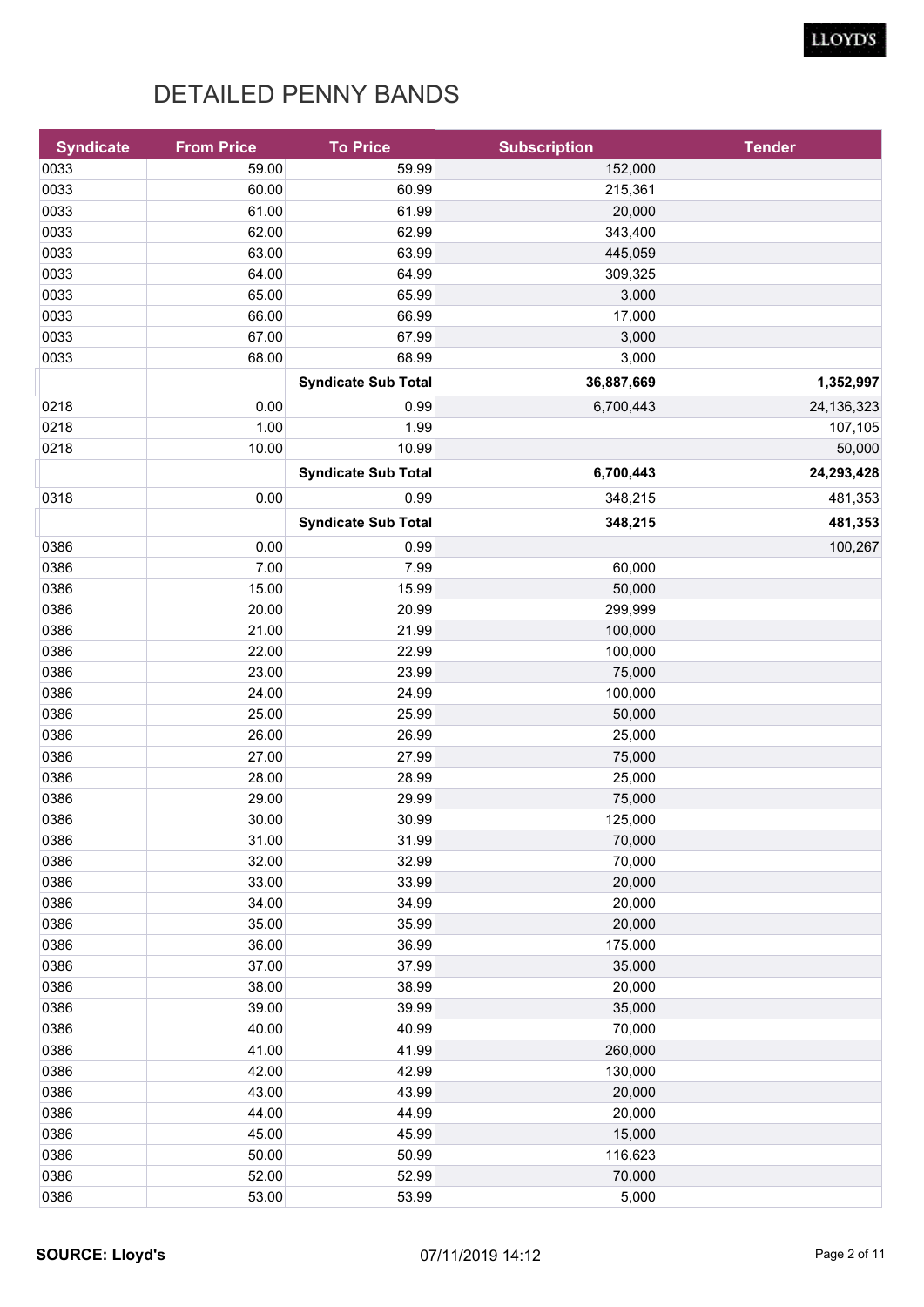| 0386<br>54.00<br>54.99<br>32,756<br>0386<br>55.00<br>55.99<br>25,000<br>56.00<br>0386<br>56.99<br>20,000<br>57.00<br>0386<br>57.99<br>28,529<br>0386<br>58.00<br>58.99<br>51,622<br>0386<br>59.00<br>59.99<br>45,000<br>0386<br>60.00<br>60.99<br>50,000<br>61.00<br>0386<br>61.99<br>47,451<br>62.00<br>0386<br>62.99<br>5,000<br>0386<br>63.00<br>60,000<br>63.99<br>64.00<br>64.99<br>0386<br>36,000<br>65.00<br>0386<br>65.99<br>191,236<br>45,630<br>66.00<br>0386<br>66.99<br>34,457<br>67.00<br>0386<br>67.99<br>120,000<br>68.00<br>0386<br>68.99<br>55,000<br>70.00<br>0386<br>70.99<br>55,000<br>71.00<br>0386<br>71.99<br>115,000<br>0386<br>72.00<br>72.99<br>60,000<br>0386<br>74.00<br>74.99<br>64,478<br>75.00<br>0386<br>75.99<br>347,568<br>76.00<br>0386<br>76.99<br>50,000<br>0386<br>77.00<br>77.99<br>123,628<br>0386<br>78.00<br>78.99<br>10,500<br>79.00<br>0386<br>79.99<br>10,500<br>80.00<br>0386<br>80.99<br>55,500<br>81.00<br>0386<br>81.99<br>24,158<br>82.00<br>0386<br>82.99<br>40,500<br>0386<br>83.00<br>83.99<br>10,500<br>84.00<br>0386<br>84.99<br>96,560<br>86.00<br>0386<br>86.99<br>86,060<br>0386<br>88.00<br>86,067<br>88.99<br>4,369,692<br>145,897<br><b>Syndicate Sub Total</b><br>1,801,184<br>0510<br>0.00<br>0.99<br>1.00<br>0510<br>1.99<br>85,000<br>2.00<br>2.99<br>50,000<br>0510<br>0510<br>3.00<br>3.99<br>70,000<br>0510<br>4.00<br>4.99<br>50,000<br>5.00<br>5.99<br>50,000<br>61,234<br>0510<br>6.00<br>6.99<br>0510<br>300,000<br>7.00<br>7.99<br>50,000<br>0510<br>8.00<br>8.99<br>300,000<br>9.00<br>9.99<br>50,000<br>0510<br>140,000<br>10.00<br>10.99<br>298,948<br>11.00<br>11.99<br>110,000<br>12.00<br>10,000<br>12.99<br>70,000<br>13.00<br>13.99<br>255,000<br>20,000<br>14.00<br>14.99<br>260,000<br>15,000<br>15.00<br>10,000<br>15.99<br>380,000<br>16.00<br>16.99<br>435,000 | <b>Syndicate</b> | <b>From Price</b> | <b>To Price</b> | <b>Subscription</b> | <b>Tender</b> |
|------------------------------------------------------------------------------------------------------------------------------------------------------------------------------------------------------------------------------------------------------------------------------------------------------------------------------------------------------------------------------------------------------------------------------------------------------------------------------------------------------------------------------------------------------------------------------------------------------------------------------------------------------------------------------------------------------------------------------------------------------------------------------------------------------------------------------------------------------------------------------------------------------------------------------------------------------------------------------------------------------------------------------------------------------------------------------------------------------------------------------------------------------------------------------------------------------------------------------------------------------------------------------------------------------------------------------------------------------------------------------------------------------------------------------------------------------------------------------------------------------------------------------------------------------------------------------------------------------------------------------------------------------------------------------------------------------------------------------------------------------------------------------------------------------------------------------------------------------|------------------|-------------------|-----------------|---------------------|---------------|
|                                                                                                                                                                                                                                                                                                                                                                                                                                                                                                                                                                                                                                                                                                                                                                                                                                                                                                                                                                                                                                                                                                                                                                                                                                                                                                                                                                                                                                                                                                                                                                                                                                                                                                                                                                                                                                                      |                  |                   |                 |                     |               |
|                                                                                                                                                                                                                                                                                                                                                                                                                                                                                                                                                                                                                                                                                                                                                                                                                                                                                                                                                                                                                                                                                                                                                                                                                                                                                                                                                                                                                                                                                                                                                                                                                                                                                                                                                                                                                                                      |                  |                   |                 |                     |               |
|                                                                                                                                                                                                                                                                                                                                                                                                                                                                                                                                                                                                                                                                                                                                                                                                                                                                                                                                                                                                                                                                                                                                                                                                                                                                                                                                                                                                                                                                                                                                                                                                                                                                                                                                                                                                                                                      |                  |                   |                 |                     |               |
|                                                                                                                                                                                                                                                                                                                                                                                                                                                                                                                                                                                                                                                                                                                                                                                                                                                                                                                                                                                                                                                                                                                                                                                                                                                                                                                                                                                                                                                                                                                                                                                                                                                                                                                                                                                                                                                      |                  |                   |                 |                     |               |
|                                                                                                                                                                                                                                                                                                                                                                                                                                                                                                                                                                                                                                                                                                                                                                                                                                                                                                                                                                                                                                                                                                                                                                                                                                                                                                                                                                                                                                                                                                                                                                                                                                                                                                                                                                                                                                                      |                  |                   |                 |                     |               |
|                                                                                                                                                                                                                                                                                                                                                                                                                                                                                                                                                                                                                                                                                                                                                                                                                                                                                                                                                                                                                                                                                                                                                                                                                                                                                                                                                                                                                                                                                                                                                                                                                                                                                                                                                                                                                                                      |                  |                   |                 |                     |               |
|                                                                                                                                                                                                                                                                                                                                                                                                                                                                                                                                                                                                                                                                                                                                                                                                                                                                                                                                                                                                                                                                                                                                                                                                                                                                                                                                                                                                                                                                                                                                                                                                                                                                                                                                                                                                                                                      |                  |                   |                 |                     |               |
|                                                                                                                                                                                                                                                                                                                                                                                                                                                                                                                                                                                                                                                                                                                                                                                                                                                                                                                                                                                                                                                                                                                                                                                                                                                                                                                                                                                                                                                                                                                                                                                                                                                                                                                                                                                                                                                      |                  |                   |                 |                     |               |
|                                                                                                                                                                                                                                                                                                                                                                                                                                                                                                                                                                                                                                                                                                                                                                                                                                                                                                                                                                                                                                                                                                                                                                                                                                                                                                                                                                                                                                                                                                                                                                                                                                                                                                                                                                                                                                                      |                  |                   |                 |                     |               |
|                                                                                                                                                                                                                                                                                                                                                                                                                                                                                                                                                                                                                                                                                                                                                                                                                                                                                                                                                                                                                                                                                                                                                                                                                                                                                                                                                                                                                                                                                                                                                                                                                                                                                                                                                                                                                                                      |                  |                   |                 |                     |               |
|                                                                                                                                                                                                                                                                                                                                                                                                                                                                                                                                                                                                                                                                                                                                                                                                                                                                                                                                                                                                                                                                                                                                                                                                                                                                                                                                                                                                                                                                                                                                                                                                                                                                                                                                                                                                                                                      |                  |                   |                 |                     |               |
|                                                                                                                                                                                                                                                                                                                                                                                                                                                                                                                                                                                                                                                                                                                                                                                                                                                                                                                                                                                                                                                                                                                                                                                                                                                                                                                                                                                                                                                                                                                                                                                                                                                                                                                                                                                                                                                      |                  |                   |                 |                     |               |
|                                                                                                                                                                                                                                                                                                                                                                                                                                                                                                                                                                                                                                                                                                                                                                                                                                                                                                                                                                                                                                                                                                                                                                                                                                                                                                                                                                                                                                                                                                                                                                                                                                                                                                                                                                                                                                                      |                  |                   |                 |                     |               |
|                                                                                                                                                                                                                                                                                                                                                                                                                                                                                                                                                                                                                                                                                                                                                                                                                                                                                                                                                                                                                                                                                                                                                                                                                                                                                                                                                                                                                                                                                                                                                                                                                                                                                                                                                                                                                                                      |                  |                   |                 |                     |               |
|                                                                                                                                                                                                                                                                                                                                                                                                                                                                                                                                                                                                                                                                                                                                                                                                                                                                                                                                                                                                                                                                                                                                                                                                                                                                                                                                                                                                                                                                                                                                                                                                                                                                                                                                                                                                                                                      |                  |                   |                 |                     |               |
|                                                                                                                                                                                                                                                                                                                                                                                                                                                                                                                                                                                                                                                                                                                                                                                                                                                                                                                                                                                                                                                                                                                                                                                                                                                                                                                                                                                                                                                                                                                                                                                                                                                                                                                                                                                                                                                      |                  |                   |                 |                     |               |
|                                                                                                                                                                                                                                                                                                                                                                                                                                                                                                                                                                                                                                                                                                                                                                                                                                                                                                                                                                                                                                                                                                                                                                                                                                                                                                                                                                                                                                                                                                                                                                                                                                                                                                                                                                                                                                                      |                  |                   |                 |                     |               |
|                                                                                                                                                                                                                                                                                                                                                                                                                                                                                                                                                                                                                                                                                                                                                                                                                                                                                                                                                                                                                                                                                                                                                                                                                                                                                                                                                                                                                                                                                                                                                                                                                                                                                                                                                                                                                                                      |                  |                   |                 |                     |               |
|                                                                                                                                                                                                                                                                                                                                                                                                                                                                                                                                                                                                                                                                                                                                                                                                                                                                                                                                                                                                                                                                                                                                                                                                                                                                                                                                                                                                                                                                                                                                                                                                                                                                                                                                                                                                                                                      |                  |                   |                 |                     |               |
|                                                                                                                                                                                                                                                                                                                                                                                                                                                                                                                                                                                                                                                                                                                                                                                                                                                                                                                                                                                                                                                                                                                                                                                                                                                                                                                                                                                                                                                                                                                                                                                                                                                                                                                                                                                                                                                      |                  |                   |                 |                     |               |
|                                                                                                                                                                                                                                                                                                                                                                                                                                                                                                                                                                                                                                                                                                                                                                                                                                                                                                                                                                                                                                                                                                                                                                                                                                                                                                                                                                                                                                                                                                                                                                                                                                                                                                                                                                                                                                                      |                  |                   |                 |                     |               |
|                                                                                                                                                                                                                                                                                                                                                                                                                                                                                                                                                                                                                                                                                                                                                                                                                                                                                                                                                                                                                                                                                                                                                                                                                                                                                                                                                                                                                                                                                                                                                                                                                                                                                                                                                                                                                                                      |                  |                   |                 |                     |               |
|                                                                                                                                                                                                                                                                                                                                                                                                                                                                                                                                                                                                                                                                                                                                                                                                                                                                                                                                                                                                                                                                                                                                                                                                                                                                                                                                                                                                                                                                                                                                                                                                                                                                                                                                                                                                                                                      |                  |                   |                 |                     |               |
|                                                                                                                                                                                                                                                                                                                                                                                                                                                                                                                                                                                                                                                                                                                                                                                                                                                                                                                                                                                                                                                                                                                                                                                                                                                                                                                                                                                                                                                                                                                                                                                                                                                                                                                                                                                                                                                      |                  |                   |                 |                     |               |
|                                                                                                                                                                                                                                                                                                                                                                                                                                                                                                                                                                                                                                                                                                                                                                                                                                                                                                                                                                                                                                                                                                                                                                                                                                                                                                                                                                                                                                                                                                                                                                                                                                                                                                                                                                                                                                                      |                  |                   |                 |                     |               |
|                                                                                                                                                                                                                                                                                                                                                                                                                                                                                                                                                                                                                                                                                                                                                                                                                                                                                                                                                                                                                                                                                                                                                                                                                                                                                                                                                                                                                                                                                                                                                                                                                                                                                                                                                                                                                                                      |                  |                   |                 |                     |               |
|                                                                                                                                                                                                                                                                                                                                                                                                                                                                                                                                                                                                                                                                                                                                                                                                                                                                                                                                                                                                                                                                                                                                                                                                                                                                                                                                                                                                                                                                                                                                                                                                                                                                                                                                                                                                                                                      |                  |                   |                 |                     |               |
|                                                                                                                                                                                                                                                                                                                                                                                                                                                                                                                                                                                                                                                                                                                                                                                                                                                                                                                                                                                                                                                                                                                                                                                                                                                                                                                                                                                                                                                                                                                                                                                                                                                                                                                                                                                                                                                      |                  |                   |                 |                     |               |
|                                                                                                                                                                                                                                                                                                                                                                                                                                                                                                                                                                                                                                                                                                                                                                                                                                                                                                                                                                                                                                                                                                                                                                                                                                                                                                                                                                                                                                                                                                                                                                                                                                                                                                                                                                                                                                                      |                  |                   |                 |                     |               |
|                                                                                                                                                                                                                                                                                                                                                                                                                                                                                                                                                                                                                                                                                                                                                                                                                                                                                                                                                                                                                                                                                                                                                                                                                                                                                                                                                                                                                                                                                                                                                                                                                                                                                                                                                                                                                                                      |                  |                   |                 |                     |               |
|                                                                                                                                                                                                                                                                                                                                                                                                                                                                                                                                                                                                                                                                                                                                                                                                                                                                                                                                                                                                                                                                                                                                                                                                                                                                                                                                                                                                                                                                                                                                                                                                                                                                                                                                                                                                                                                      |                  |                   |                 |                     |               |
|                                                                                                                                                                                                                                                                                                                                                                                                                                                                                                                                                                                                                                                                                                                                                                                                                                                                                                                                                                                                                                                                                                                                                                                                                                                                                                                                                                                                                                                                                                                                                                                                                                                                                                                                                                                                                                                      |                  |                   |                 |                     |               |
|                                                                                                                                                                                                                                                                                                                                                                                                                                                                                                                                                                                                                                                                                                                                                                                                                                                                                                                                                                                                                                                                                                                                                                                                                                                                                                                                                                                                                                                                                                                                                                                                                                                                                                                                                                                                                                                      |                  |                   |                 |                     |               |
|                                                                                                                                                                                                                                                                                                                                                                                                                                                                                                                                                                                                                                                                                                                                                                                                                                                                                                                                                                                                                                                                                                                                                                                                                                                                                                                                                                                                                                                                                                                                                                                                                                                                                                                                                                                                                                                      |                  |                   |                 |                     |               |
|                                                                                                                                                                                                                                                                                                                                                                                                                                                                                                                                                                                                                                                                                                                                                                                                                                                                                                                                                                                                                                                                                                                                                                                                                                                                                                                                                                                                                                                                                                                                                                                                                                                                                                                                                                                                                                                      |                  |                   |                 |                     |               |
|                                                                                                                                                                                                                                                                                                                                                                                                                                                                                                                                                                                                                                                                                                                                                                                                                                                                                                                                                                                                                                                                                                                                                                                                                                                                                                                                                                                                                                                                                                                                                                                                                                                                                                                                                                                                                                                      |                  |                   |                 |                     |               |
|                                                                                                                                                                                                                                                                                                                                                                                                                                                                                                                                                                                                                                                                                                                                                                                                                                                                                                                                                                                                                                                                                                                                                                                                                                                                                                                                                                                                                                                                                                                                                                                                                                                                                                                                                                                                                                                      |                  |                   |                 |                     |               |
|                                                                                                                                                                                                                                                                                                                                                                                                                                                                                                                                                                                                                                                                                                                                                                                                                                                                                                                                                                                                                                                                                                                                                                                                                                                                                                                                                                                                                                                                                                                                                                                                                                                                                                                                                                                                                                                      |                  |                   |                 |                     |               |
|                                                                                                                                                                                                                                                                                                                                                                                                                                                                                                                                                                                                                                                                                                                                                                                                                                                                                                                                                                                                                                                                                                                                                                                                                                                                                                                                                                                                                                                                                                                                                                                                                                                                                                                                                                                                                                                      |                  |                   |                 |                     |               |
|                                                                                                                                                                                                                                                                                                                                                                                                                                                                                                                                                                                                                                                                                                                                                                                                                                                                                                                                                                                                                                                                                                                                                                                                                                                                                                                                                                                                                                                                                                                                                                                                                                                                                                                                                                                                                                                      | 0510             |                   |                 |                     |               |
|                                                                                                                                                                                                                                                                                                                                                                                                                                                                                                                                                                                                                                                                                                                                                                                                                                                                                                                                                                                                                                                                                                                                                                                                                                                                                                                                                                                                                                                                                                                                                                                                                                                                                                                                                                                                                                                      |                  |                   |                 |                     |               |
|                                                                                                                                                                                                                                                                                                                                                                                                                                                                                                                                                                                                                                                                                                                                                                                                                                                                                                                                                                                                                                                                                                                                                                                                                                                                                                                                                                                                                                                                                                                                                                                                                                                                                                                                                                                                                                                      |                  |                   |                 |                     |               |
|                                                                                                                                                                                                                                                                                                                                                                                                                                                                                                                                                                                                                                                                                                                                                                                                                                                                                                                                                                                                                                                                                                                                                                                                                                                                                                                                                                                                                                                                                                                                                                                                                                                                                                                                                                                                                                                      | 0510             |                   |                 |                     |               |
|                                                                                                                                                                                                                                                                                                                                                                                                                                                                                                                                                                                                                                                                                                                                                                                                                                                                                                                                                                                                                                                                                                                                                                                                                                                                                                                                                                                                                                                                                                                                                                                                                                                                                                                                                                                                                                                      | 0510             |                   |                 |                     |               |
|                                                                                                                                                                                                                                                                                                                                                                                                                                                                                                                                                                                                                                                                                                                                                                                                                                                                                                                                                                                                                                                                                                                                                                                                                                                                                                                                                                                                                                                                                                                                                                                                                                                                                                                                                                                                                                                      | 0510             |                   |                 |                     |               |
|                                                                                                                                                                                                                                                                                                                                                                                                                                                                                                                                                                                                                                                                                                                                                                                                                                                                                                                                                                                                                                                                                                                                                                                                                                                                                                                                                                                                                                                                                                                                                                                                                                                                                                                                                                                                                                                      | 0510             |                   |                 |                     |               |
|                                                                                                                                                                                                                                                                                                                                                                                                                                                                                                                                                                                                                                                                                                                                                                                                                                                                                                                                                                                                                                                                                                                                                                                                                                                                                                                                                                                                                                                                                                                                                                                                                                                                                                                                                                                                                                                      | 0510             |                   |                 |                     |               |
|                                                                                                                                                                                                                                                                                                                                                                                                                                                                                                                                                                                                                                                                                                                                                                                                                                                                                                                                                                                                                                                                                                                                                                                                                                                                                                                                                                                                                                                                                                                                                                                                                                                                                                                                                                                                                                                      | 0510             |                   |                 |                     |               |
|                                                                                                                                                                                                                                                                                                                                                                                                                                                                                                                                                                                                                                                                                                                                                                                                                                                                                                                                                                                                                                                                                                                                                                                                                                                                                                                                                                                                                                                                                                                                                                                                                                                                                                                                                                                                                                                      | 0510             |                   |                 |                     |               |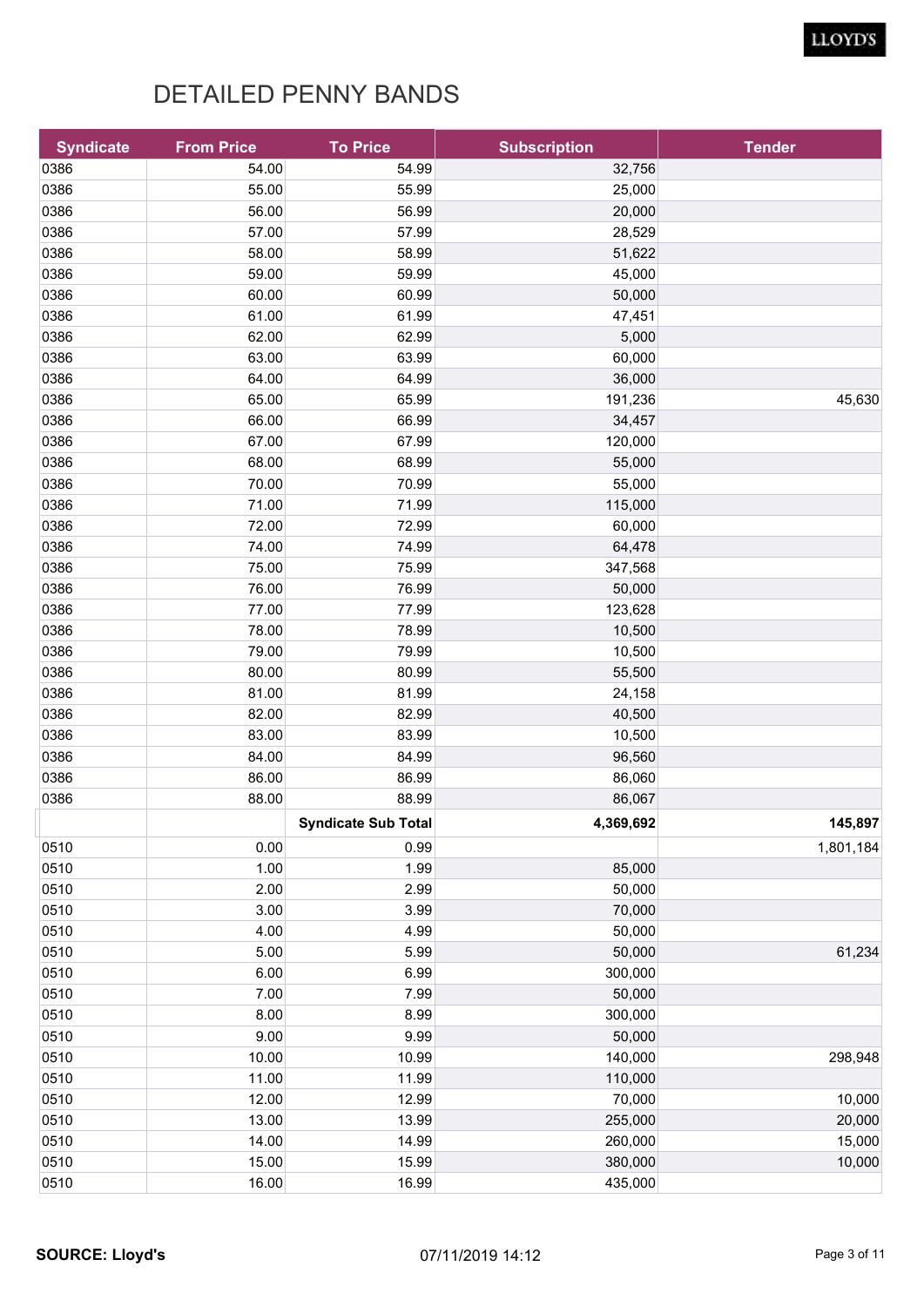| <b>Syndicate</b> | <b>From Price</b> | <b>To Price</b>            | <b>Subscription</b> | <b>Tender</b> |
|------------------|-------------------|----------------------------|---------------------|---------------|
| 0510             | 17.00             | 17.99                      | 275,000             |               |
| 0510             | 18.00             | 18.99                      | 150,000             | 492,933       |
| 0510             | 19.00             | 19.99                      | 401,000             | 698,000       |
| 0510             | 20.00             | 20.99                      | 130,000             | 44,932        |
| 0510             | 21.00             | 21.99                      | 76,000              |               |
| 0510             | 22.00             | 22.99                      | 307,323             | 18,500        |
| 0510             | 23.00             | 23.99                      | 1,966,550           |               |
| 0510             | 24.00             | 24.99                      | 1,771,913           |               |
| 0510             | 25.00             | 25.99                      | 93,133              |               |
| 0510             | 26.00             | 26.99                      | 95,500              |               |
| 0510             | 27.00             | 27.99                      | 10,000              | 20,000        |
| 0510             | 28.00             | 28.99                      | 28,414              |               |
| 0510             | 30.00             | 30.99                      | 20,000              |               |
| 0510             | 31.00             | 31.99                      |                     | 20,000        |
| 0510             | 33.00             | 33.99                      | 10,000              |               |
| 0510             | 39.00             | 39.99                      |                     | 20,000        |
|                  |                   | <b>Syndicate Sub Total</b> | 7,989,833           | 3,530,731     |
| 0557             | 0.00              | 0.99                       | 565,570             | 5,921,806     |
|                  |                   | <b>Syndicate Sub Total</b> | 565,570             | 5,921,806     |
| 0609             | 0.00              | 0.99                       |                     | 843,668       |
| 0609             | 20.00             | 20.99                      |                     | 13,838        |
| 0609             | 25.00             | 25.99                      | 20,199,999          |               |
| 0609             | 26.00             | 26.99                      | 450,000             |               |
| 0609             | 27.00             | 27.99                      | 50,000              |               |
| 0609             | 28.00             | 28.99                      | 90,000              |               |
| 0609             | 29.00             | 29.99                      | 40,000              |               |
| 0609             | 30.00             | 30.99                      | 140,000             |               |
| 0609             | 31.00             | 31.99                      | 30,000              |               |
| 0609             | 32.00             | 32.99                      | 30,000              |               |
| 0609             | 33.00             | 33.99                      | 180,000             |               |
| 0609             | 34.00             | 34.99                      | 30,000              |               |
| 0609             | 35.00             | 35.99                      | 30,000              |               |
| 0609             | 36.00             | 36.99                      | 30,000              |               |
| 0609             | 37.00             | 37.99                      | 105,000             |               |
| 0609             | 38.00             | 38.99                      | 60,000              |               |
| 0609             | 39.00             | 39.99                      | 30,000              |               |
| 0609             | 40.00             | 40.99                      | 60,000              | 40,000        |
| 0609             | 41.00             | 41.99                      | 340,000             |               |
| 0609             | 42.00             | 42.99                      | 80,000              |               |
| 0609             | 43.00             | 43.99                      | 30,000              |               |
| 0609             | 44.00             | 44.99                      | 30,000              |               |
| 0609             | 45.00             | 45.99                      | 155,360             | 20,000        |
| 0609             | 46.00             | 46.99                      | 20,000              |               |
| 0609             | 47.00             | 47.99                      | 35,000              |               |
| 0609             | 48.00             | 48.99                      | 20,000              |               |
| 0609             | 49.00             | 49.99                      | 36,000              |               |
| 0609             | 50.00             | 50.99                      | 90,000              | 10,895        |
| 0609             | 51.00             | 51.99                      | 25,000              |               |
| 0609             | 52.00             | 52.99                      | 90,000              |               |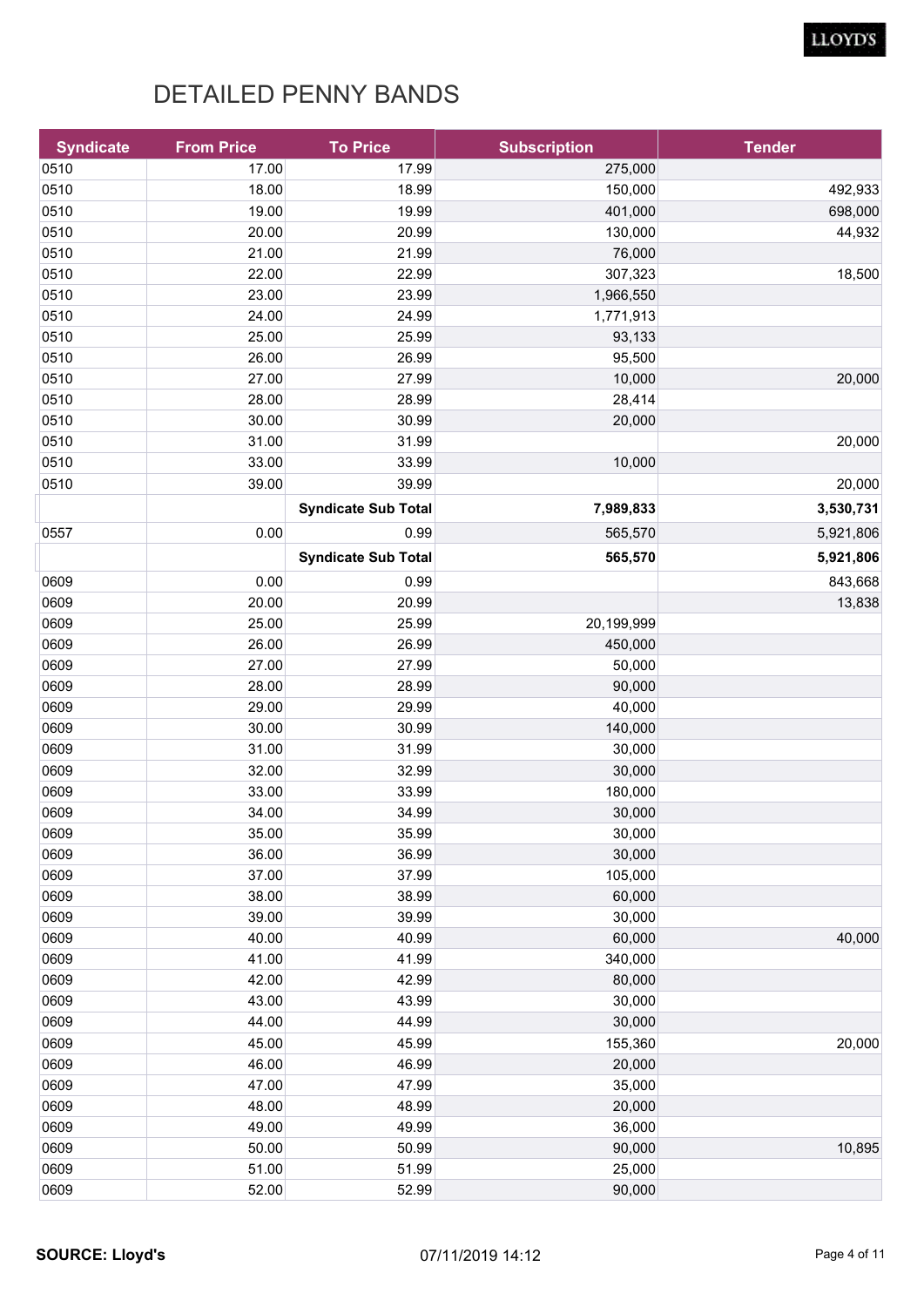| <b>Syndicate</b> | <b>From Price</b> | <b>To Price</b>            | <b>Subscription</b> | <b>Tender</b> |
|------------------|-------------------|----------------------------|---------------------|---------------|
| 0609             | 53.00             | 53.99                      | 85,000              |               |
| 0609             | 54.00             | 54.99                      | 40,000              |               |
| 0609             | 55.00             | 55.99                      | 54,506              | 10,000        |
| 0609             | 56.00             | 56.99                      | 35,648              |               |
| 0609             | 57.00             | 57.99                      | 20,000              |               |
| 0609             | 58.00             | 58.99                      | 75,000              | 7,500         |
| 0609             | 59.00             | 59.99                      | 30,000              | 49,856        |
| 0609             | 60.00             | 60.99                      | 100,996             | 9,567         |
| 0609             | 61.00             | 61.99                      | 26,000              |               |
| 0609             | 62.00             | 62.99                      | 38,632              | 8,823         |
| 0609             | 63.00             | 63.99                      | 490,743             |               |
| 0609             | 64.00             | 64.99                      | 254,500             |               |
| 0609             | 65.00             | 65.99                      | 746,748             |               |
| 0609             | 66.00             | 66.99                      | 220,613             |               |
| 0609             | 67.00             | 67.99                      | 74,072              |               |
| 0609             | 68.00             | 68.99                      | 112,000             |               |
| 0609             | 69.00             | 69.99                      | 863                 | 10,000        |
| 0609             | 72.00             | 72.99                      | 89,116              |               |
| 0609             | 73.00             | 73.99                      |                     | 10,000        |
| 0609             | 74.00             | 74.99                      | 31,998              |               |
| 0609             | 75.00             | 75.99                      | 32,000              |               |
|                  |                   | <b>Syndicate Sub Total</b> | 25,064,794          | 1,034,147     |
| 0623             | 0.00              | 0.99                       |                     | 767,142       |
| 0623             | 10.00             | 10.99                      |                     | 182,378       |
| 0623             | 20.00             | 20.99                      |                     | 28,297        |
| 0623             | 25.00             | 25.99                      | 386,482,611         |               |
| 0623             | 26.00             | 26.99                      | 399,999             |               |
| 0623             | 27.00             | 27.99                      | 75,000              |               |
| 0623             | 28.00             | 28.99                      | 255,000             |               |
| 0623             | 29.00             | 29.99                      | 50,000              |               |
| 0623             | 30.00             | 30.99                      | 170,000             | 13,784        |
| 0623             | 31.00             | 31.99                      | 50,000              |               |
| 0623             | 32.00             | 32.99                      | 20,000              |               |
| 0623             | 33.00             | 33.99                      | 200,000             |               |
| 0623             | 34.00             | 34.99                      | 50,000              |               |
| 0623             | 35.00             | 35.99                      | 50,000              |               |
| 0623             | 36.00             | 36.99                      | 70,000              |               |
| 0623             | 37.00             | 37.99                      | 125,000             |               |
| 0623             | 38.00             | 38.99                      | 50,000              |               |
| 0623             | 39.00             | 39.99                      | 70,000              |               |
| 0623             | 40.00             | 40.99                      | 125,000             |               |
| 0623             | 41.00             | 41.99                      | 154,725             |               |
| 0623             | 42.00             | 42.99                      | 5,000               |               |
| 0623             | 43.00             | 43.99                      | 20,000              |               |
| 0623             | 44.00             | 44.99                      | 250,000             |               |
| 0623             | 45.00             | 45.99                      | 69,420              |               |
| 0623             | 47.00             | 47.99                      | 5,000               |               |
| 0623             | 48.00             | 48.99                      | 6,000               |               |
| 0623             | 49.00             | 49.99                      | 60,000              |               |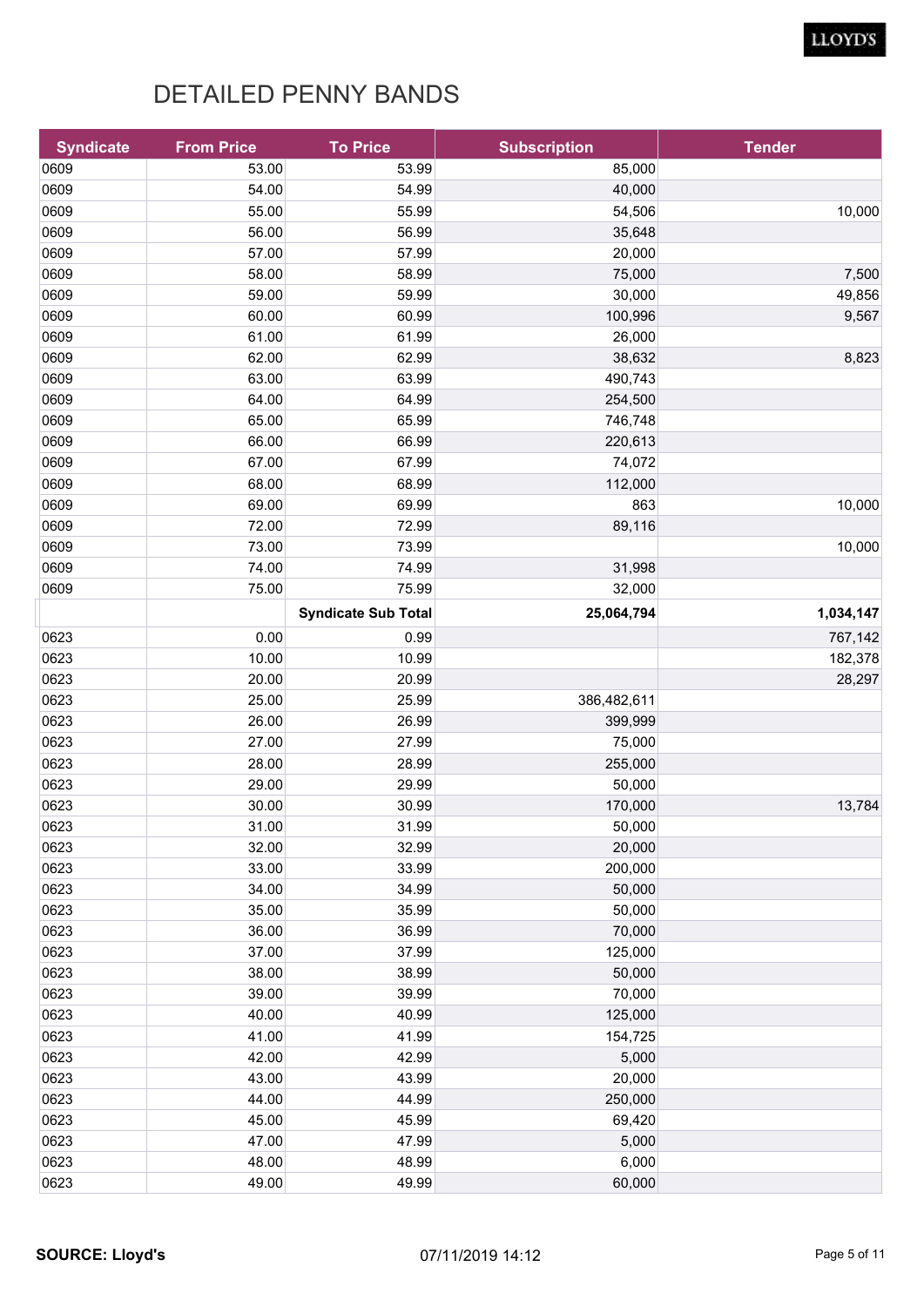| <b>Syndicate</b> | <b>From Price</b> | <b>To Price</b>            | <b>Subscription</b> | <b>Tender</b> |
|------------------|-------------------|----------------------------|---------------------|---------------|
| 0623             | 50.00             | 50.99                      | 210,000             | 10,000        |
| 0623             | 51.00             | 51.99                      | 66,000              |               |
| 0623             | 52.00             | 52.99                      | 60,000              |               |
| 0623             | 53.00             | 53.99                      | 6,000               |               |
| 0623             | 54.00             | 54.99                      | 52,000              | 63,549        |
| 0623             | 55.00             | 55.99                      | 206,500             | 10,000        |
| 0623             | 56.00             | 56.99                      | 158,322             |               |
| 0623             | 57.00             | 57.99                      | 25,000              |               |
| 0623             | 58.00             | 58.99                      | 75,000              | 23,777        |
| 0623             | 59.00             | 59.99                      | 10,000              |               |
| 0623             | 60.00             | 60.99                      | 32,000              |               |
| 0623             | 61.00             | 61.99                      | 120,000             |               |
| 0623             | 62.00             | 62.99                      | 9,488               | 10,255        |
| 0623             | 63.00             | 63.99                      | 400,000             |               |
| 0623             | 64.00             | 64.99                      | 411,929             |               |
| 0623             | 65.00             | 65.99                      | 1,311,926           |               |
| 0623             | 66.00             | 66.99                      | 107,000             |               |
| 0623             | 67.00             | 67.99                      | 149,815             |               |
| 0623             | 69.00             | 69.99                      | 12,750              | 10,000        |
| 0623             | 72.00             | 72.99                      |                     | 10,000        |
| 0623             | 73.00             | 73.99                      | 3,000               |               |
| 0623             | 79.00             | 79.99                      |                     | 10,000        |
|                  |                   | <b>Syndicate Sub Total</b> | 392,239,485         | 1,139,182     |
| 0727             | 0.00              | 0.99                       |                     | 198,389       |
| 0727             | 30.00             | 30.99                      | 100,000             |               |
| 0727             | 40.00             | 40.99                      |                     | 10,000        |
| 0727             | 50.00             | 50.99                      | 50,000              |               |
| 0727             | 51.00             | 51.99                      | 5,000               |               |
| 0727             | 60.00             | 60.99                      | 25,000              |               |
| 0727             | 62.00             | 62.99                      | 5,000               |               |
| 0727             | 65.00             | 65.99                      |                     | 5,000         |
| 0727             | 66.00             | 66.99                      | 50,000              |               |
| 0727             | 68.00             | 68.99                      | 2,007,000           |               |
| 0727             | 70.00             | 70.99                      | 277,000             |               |
| 0727             | 72.00             | 72.99                      | 57,000              |               |
| 0727             | 73.00             | 73.99                      | 17,000              |               |
| 0727             | 74.00             | 74.99                      | 1,000               |               |
| 0727             | 75.00             | 75.99                      | 1,000               |               |
| 0727             | 76.00             | 76.99                      | 15,000              |               |
| 0727             | 77.00             | 77.99                      | 33,500              |               |
| 0727             | 78.00             | 78.99                      | 20,512              |               |
| 0727             | 79.00             | 79.99                      | 65,000              |               |
| 0727             | 80.00             | 80.99                      | 20,000              |               |
| 0727             | 81.00             | 81.99                      | 22,173              |               |
| 0727             | 82.00             | 82.99                      |                     | 10,000        |
| 0727             | 86.00             | 86.99                      | 5,000               |               |
| 0727             | 94.00             | 94.99                      |                     | 6,800         |
| 0727             | 105.00            | 105.99                     |                     | 5,000         |
|                  |                   | <b>Syndicate Sub Total</b> | 2,776,185           | 235,189       |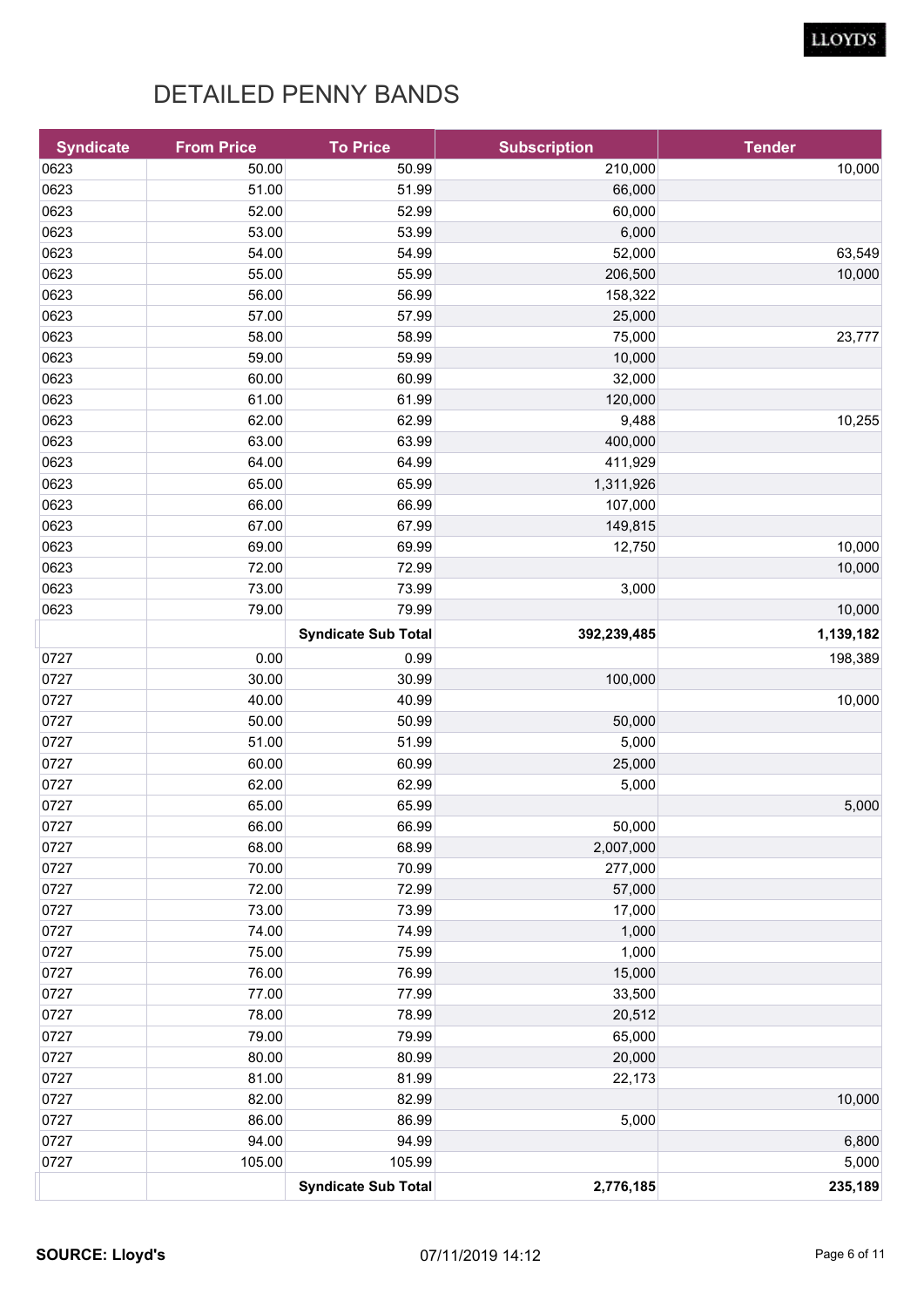| <b>Syndicate</b> | <b>From Price</b> | <b>To Price</b>            | <b>Subscription</b> | <b>Tender</b> |
|------------------|-------------------|----------------------------|---------------------|---------------|
| 1176             | 0.00              | 0.99                       |                     | 40,454        |
| 1176             | 89.00             | 89.99                      | 10,000              |               |
| 1176             | 90.00             | 90.99                      | 10,000              |               |
| 1176             | 91.00             | 91.99                      | 10,000              |               |
| 1176             | 92.00             | 92.99                      | 10,000              |               |
| 1176             | 93.00             | 93.99                      | 10,000              |               |
| 1176             | 94.00             | 94.99                      | 10,000              |               |
| 1176             | 95.00             | 95.99                      | 10,000              |               |
| 1176             | 96.00             | 96.99                      | 10,000              |               |
| 1176             | 97.00             | 97.99                      | 10,000              |               |
| 1176             | 98.00             | 98.99                      | 10,000              |               |
| 1176             | 99.00             | 99.99                      | 10,000              |               |
| 1176             | 100.00            | 100.99                     | 110,000             |               |
| 1176             | 101.00            | 101.99                     | 10,000              |               |
| 1176             | 102.00            | 102.99                     | 10,000              |               |
| 1176             | 103.00            | 103.99                     | 10,000              |               |
| 1176             | 104.00            | 104.99                     | 10,000              |               |
| 1176             | 105.00            | 105.99                     | 17,858              |               |
| 1176             | 106.00            | 106.99                     | 10,000              |               |
| 1176             | 107.00            | 107.99                     | 10,000              |               |
| 1176             | 108.00            | 108.99                     | 10,000              |               |
| 1176             | 109.00            | 109.99                     | 10,000              |               |
| 1176             | 111.00            | 111.99                     | 40,000              |               |
| 1176             | 112.00            | 112.99                     | 20,000              |               |
| 1176             | 113.00            | 113.99                     | 10,000              |               |
| 1176             | 114.00            | 114.99                     | 10,000              |               |
| 1176             | 150.00            | 150.99                     | 11,000              |               |
| 1176             | 155.00            | 155.99                     | 1,000               |               |
| 1176             | 156.00            | 156.99                     | 15,000              |               |
| 1176             | 160.00            | 160.99                     | 7,500               |               |
| 1176             | 168.00            | 168.99                     | 10,000              |               |
| 1176             | 172.00            | 172.99                     | 15,000              |               |
| 1176             | 173.00            | 173.99                     | 5,000               |               |
| 1176             | 180.00            | 180.99                     | 7,000               | 4,368         |
| 1176             | 192.00            | 192.99                     | 20,000              |               |
| 1176             | 198.00            | 198.99                     | 7,500               |               |
| 1176             | 199.00            | 199.99                     | 12,500              |               |
| 1176             | 200.00            | 200.99                     | 15,000              |               |
| 1176             | 202.00            | 202.99                     | 2,500               |               |
| 1176             | 206.00            | 206.99                     | 10,000              |               |
| 1176             | 209.00            | 209.99                     | 7,500               |               |
| 1176             | 210.00            | 210.99                     | 19,224              |               |
| 1176             | 218.00            | 218.99                     | 6,229               |               |
| 1176             | 220.00            | 220.99                     | 4,000               |               |
| 1176             | 240.00            | 240.99                     | 5,000               | 10,000        |
|                  |                   | <b>Syndicate Sub Total</b> | 578,811             | 54,822        |
| 1200             | 0.00              | 0.99                       |                     | 279,638       |
| 1200             | 1.00              | 1.99                       |                     | 14,000        |
| 1200             | 2.00              | 2.99                       |                     | 45,714        |
|                  |                   |                            |                     |               |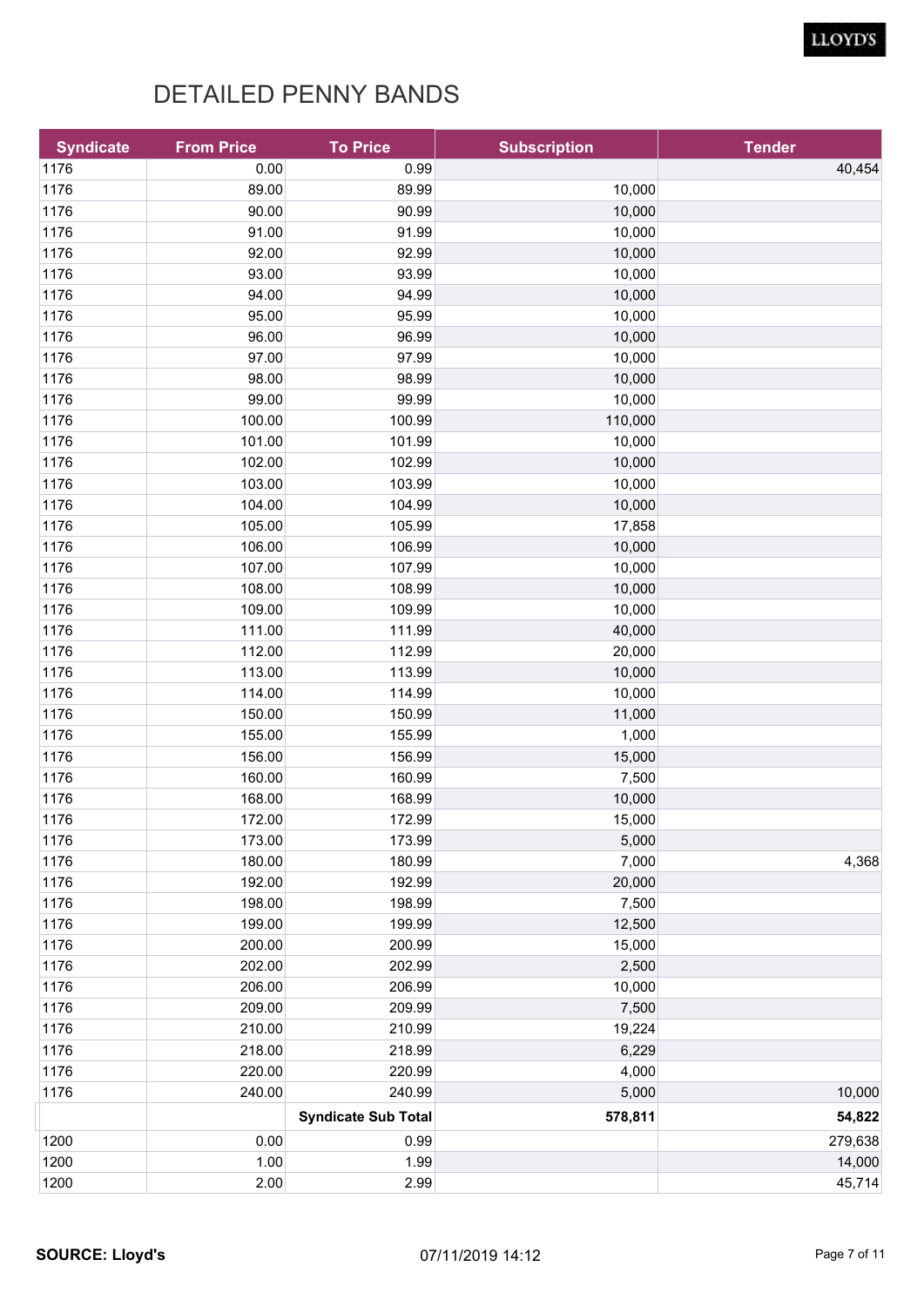| <b>Syndicate</b> | <b>From Price</b> | <b>To Price</b>            | <b>Subscription</b> | <b>Tender</b> |
|------------------|-------------------|----------------------------|---------------------|---------------|
| 1200             | 3.00              | 3.99                       |                     | 20,000        |
|                  |                   | <b>Syndicate Sub Total</b> |                     | 359,352       |
| 1969             | 0.00              | 0.99                       | 738,215             | 12,231,604    |
|                  |                   |                            | 738,215             |               |
|                  |                   | <b>Syndicate Sub Total</b> |                     | 12,231,604    |
| 1991             | 0.00              | 0.99                       | 50,000              | 12,182,316    |
|                  |                   | <b>Syndicate Sub Total</b> | 50,000              | 12,182,316    |
| 2010             | 0.00              | 0.99                       |                     | 317,651       |
| 2010             | 1.00              | 1.99                       | 60,000              |               |
| 2010             | 2.00              | 2.99                       | 40,000              |               |
| 2010             | 3.00              | 3.99                       | 20,000              |               |
| 2010             | 4.00              | 4.99                       | 25,000              |               |
| 2010             | 5.00              | 5.99                       | 20,000              |               |
| 2010             | 6.00              | 6.99                       | 115,000             |               |
| 2010             | 7.00              | 7.99                       | 25,000              |               |
| 2010             | 10.00             | 10.99                      | 9,083,000           |               |
| 2010             | 11.00             | 11.99                      | 172,881             |               |
| 2010             | 12.00             | 12.99                      | 131,925             | 38,272        |
| 2010             | 13.00             | 13.99                      | 12,500              |               |
| 2010             | 14.00             | 14.99                      | 13,000              |               |
| 2010             | 15.00             | 15.99                      | 6,000               |               |
|                  |                   | <b>Syndicate Sub Total</b> | 9,724,306           | 355,923       |
| 2121             | 0.00              | 0.99                       | 40,000              | 5,862,193     |
| 2121             | 1.00              | 1.99                       | 10,000,000          |               |
| 2121             | 2.00              | 2.99                       | 1,092,500           | 40,451        |
| 2121             | 3.00              | 3.99                       | 357,500             |               |
| 2121             | 4.00              | 4.99                       | 1,092,000           |               |
| 2121             | 5.00              | 5.99                       | 228,339             | 171,620       |
| 2121             | 6.00              | 6.99                       | 19,300              | 28,750        |
| 2121             | 7.00              | 7.99                       | 30,000              |               |
| 2121             | 9.00              | 9.99                       |                     | 10,000        |
| 2121             | 15.00             | 15.99                      |                     | 10,000        |
|                  |                   | <b>Syndicate Sub Total</b> | 12,859,639          | 6,123,014     |
| 2525             | 0.00              | 0.99                       |                     | 34,404        |
| 2525             | 2.00              | 2.99                       | 56,000              |               |
| 2525             | 3.00              | 3.99                       | 40,000              |               |
| 2525             | 4.00              | 4.99                       | 56,000              |               |
| 2525             | 5.00              | 5.99                       | 40,000              |               |
| 2525             | 6.00              | 6.99                       | 55,000              |               |
| 2525             | 7.00              | 7.99                       | 80,000              |               |
| 2525             | 8.00              | 8.99                       | 40,000              |               |
| 2525             | 9.00              | 9.99                       | 40,000              |               |
| 2525             | 10.00             | 10.99                      | 40,000              |               |
| 2525             | 11.00             | 11.99                      | 40,000              |               |
| 2525             | 12.00             | 12.99                      | 45,000              |               |
| 2525             | 13.00             | 13.99                      | 40,000              |               |
| 2525             | 14.00             | 14.99                      | 40,000              |               |
| 2525             | 15.00             | 15.99                      | 60,000              |               |
| 2525             | 16.00             | 16.99                      | 35,000              |               |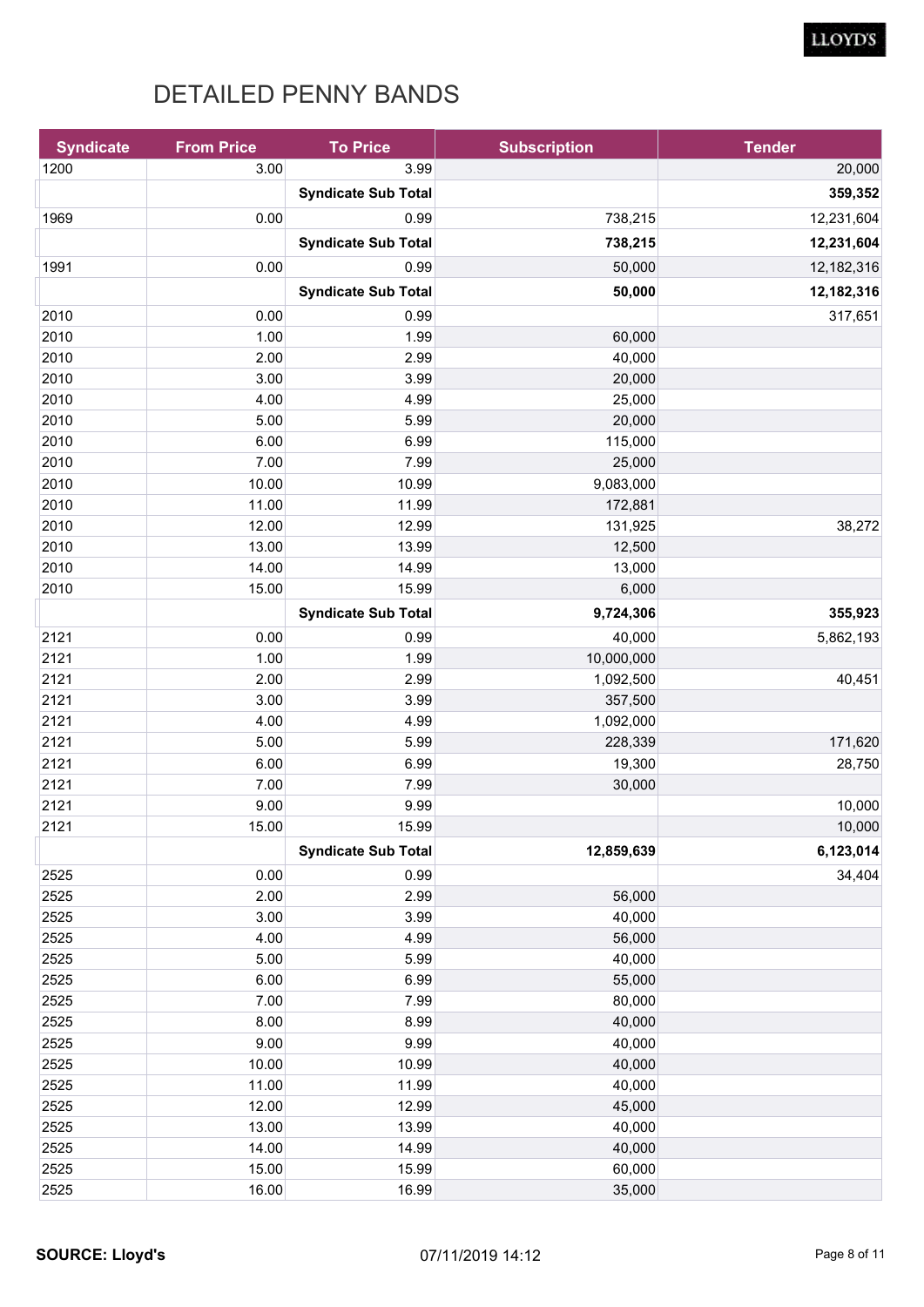| <b>Syndicate</b> | <b>From Price</b> | <b>To Price</b>            | <b>Subscription</b> | <b>Tender</b> |
|------------------|-------------------|----------------------------|---------------------|---------------|
| 2525             | 17.00             | 17.99                      | 60,000              | 35,069        |
| 2525             | 18.00             | 18.99                      | 40,000              |               |
| 2525             | 19.00             | 19.99                      | 30,000              |               |
| 2525             | 20.00             | 20.99                      | 125,270             |               |
| 2525             | 21.00             | 21.99                      | 70,000              |               |
| 2525             | 22.00             | 22.99                      | 25,000              |               |
| 2525             | 23.00             | 23.99                      | 281,259             |               |
| 2525             | 24.00             | 24.99                      | 67,000              |               |
| 2525             | 25.00             | 25.99                      | 35,000              |               |
| 2525             | 26.00             | 26.99                      | 87,000              |               |
| 2525             | 27.00             | 27.99                      | 50,000              |               |
| 2525             | 28.00             | 28.99                      | 154,768             |               |
| 2525             | 30.00             | 30.99                      | 204,524             | 10,797        |
| 2525             | 31.00             | 31.99                      | 2,000               |               |
| 2525             | 33.00             | 33.99                      | 2,000               |               |
| 2525             | 34.00             | 34.99                      | 2,000               |               |
| 2525             | 35.00             | 35.99                      | 50,000              |               |
| 2525             | 37.00             | 37.99                      | 2,000               |               |
| 2525             | 38.00             | 38.99                      | 2,000               |               |
|                  |                   | <b>Syndicate Sub Total</b> | 1,996,821           | 80,270        |
| 2689             | 0.00              | 0.99                       | 5,449,720           | 6,711,636     |
|                  |                   | <b>Syndicate Sub Total</b> | 5,449,720           | 6,711,636     |
| 2791             | 0.00              | 0.99                       |                     | 404,472       |
| 2791             | 20.00             | 20.99                      | 30,000              |               |
| 2791             | 21.00             | 21.99                      | 199,999             |               |
| 2791             | 25.00             | 25.99                      | 100,000             |               |
| 2791             | 29.00             | 29.99                      | 100,000             |               |
| 2791             | 30.00             | 30.99                      | 119,999             |               |
| 2791             | 32.00             | 32.99                      | 20,000              |               |
| 2791             | 33.00             | 33.99                      | 200,000             |               |
| 2791             | 34.00             | 34.99                      | 50,000              |               |
| 2791             | 35.00             | 35.99                      | 50,000              |               |
| 2791             | 36.00             | 36.99                      | 110,000             |               |
| 2791             | 37.00             | 37.99                      | 50,000              |               |
| 2791             | 38.00             | 38.99                      | 70,000              |               |
| 2791             | 39.00             | 39.99                      | 100,000             |               |
| 2791             | 40.00             | 40.99                      | 50,000              |               |
| 2791             | 41.00             | 41.99                      | 55,000              |               |
| 2791             | 42.00             | 42.99                      | 100,000             |               |
| 2791             | 43.00             | 43.99                      | 150,000             |               |
| 2791             | 44.00             | 44.99                      | 280,000             |               |
| 2791             | 45.00             | 45.99                      | 135,000             |               |
| 2791             | 46.00             | 46.99                      | 60,000              |               |
| 2791             | 47.00             | 47.99                      | 125,000             |               |
| 2791             | 48.00             | 48.99                      | 50,000              |               |
| 2791             | 49.00             | 49.99                      | 140,000             |               |
|                  | 50.00             | 50.99                      |                     |               |
| 2791             |                   |                            | 344,998             |               |
| 2791             | 51.00             | 51.99                      | 155,000             |               |
| 2791             | 52.00             | 52.99                      | 6,000               |               |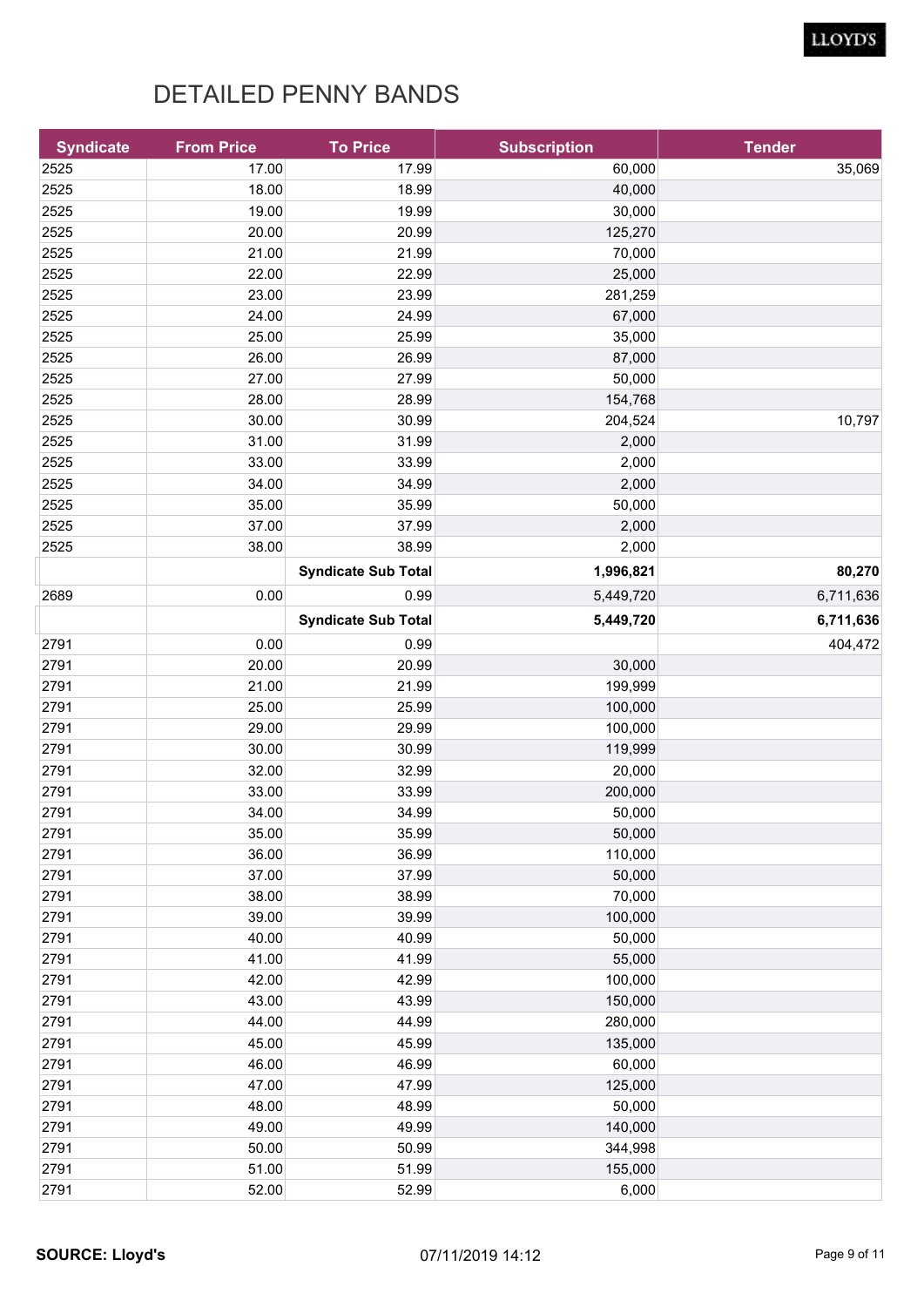| <b>Syndicate</b> | <b>From Price</b> | <b>To Price</b>            | <b>Subscription</b> | <b>Tender</b> |
|------------------|-------------------|----------------------------|---------------------|---------------|
| 2791             | 53.00             | 53.99                      | 25,000              |               |
| 2791             | 54.00             | 54.99                      | 10,000              |               |
| 2791             | 55.00             | 55.99                      | 184,000             |               |
| 2791             | 56.00             | 56.99                      | 80,000              |               |
| 2791             | 57.00             | 57.99                      | 27,500              |               |
| 2791             | 58.00             | 58.99                      | 6,000               |               |
| 2791             | 59.00             | 59.99                      | 140,000             |               |
| 2791             | 60.00             | 60.99                      | 45,000              |               |
| 2791             | 61.00             | 61.99                      | 379,997             |               |
| 2791             | 62.00             | 62.99                      | 39,500              |               |
| 2791             | 63.00             | 63.99                      | 320,000             |               |
| 2791             | 64.00             | 64.99                      | 214,500             |               |
| 2791             | 65.00             | 65.99                      | 94,779              |               |
| 2791             | 66.00             | 66.99                      | 280,497             |               |
| 2791             | 67.00             | 67.99                      | 60,000              |               |
| 2791             | 68.00             | 68.99                      | 111,599             |               |
| 2791             | 69.00             | 69.99                      | 111,664             | 107,720       |
| 2791             | 70.00             | 70.99                      | 230,000             |               |
| 2791             | 71.00             | 71.99                      | 227,000             |               |
| 2791             | 72.00             | 72.99                      | 273,760             | 230,992       |
| 2791             | 73.00             | 73.99                      | 192,475             |               |
| 2791             | 74.00             | 74.99                      | 55,000              |               |
| 2791             | 75.00             | 75.99                      | 169,857             |               |
| 2791             | 76.00             | 76.99                      | 664,511             |               |
| 2791             | 77.00             | 77.99                      | 27,000              |               |
| 2791             | 78.00             | 78.99                      | 56,242              |               |
| 2791             | 80.00             | 80.99                      | 245,675             | 1,000,000     |
| 2791             | 81.00             | 81.99                      | 85,000              |               |
| 2791             | 82.00             | 82.99                      | 10,000              |               |
| 2791             | 85.00             | 85.99                      | 2,000               |               |
| 2791             | 86.00             | 86.99                      | 160,926             |               |
| 2791             | 88.00             | 88.99                      | 166,426             |               |
| 2791             | 90.00             | 90.99                      | 2,500               | 1,000,000     |
| 2791             | 92.00             | 92.99                      | 160,929             |               |
| 2791             | 100.00            | 100.99                     |                     | 1,000,000     |
|                  |                   | <b>Syndicate Sub Total</b> | 7,710,333           | 3,743,184     |
| 4444             | 0.00              | 0.99                       |                     | 38,116        |
| 4444             | 2.00              | 2.99                       | 100,000             |               |
| 4444             | 3.00              | 3.99                       | 224,518             |               |
| 4444             | 4.00              | 4.99                       | 1,065,023           |               |
| 4444             | 6.00              | 6.99                       | 11,000              |               |
| 4444             | 7.00              | 7.99                       | 5,000               |               |
| 4444             | 8.00              | 8.99                       | 18,505              |               |
| 4444             | 9.00              | 9.99                       | 3,000               |               |
| 4444             | 10.00             | 10.99                      |                     | 43,000        |
| 4444             | 15.00             | 15.99                      |                     | 21,744        |
|                  |                   | <b>Syndicate Sub Total</b> | 1,427,046           | 102,860       |
| 5886             | 0.00              | 0.99                       | 250,000             | 268,368       |
| 5886             | 1.00              | 1.99                       | 150,000             | 10,368        |
|                  |                   |                            |                     |               |